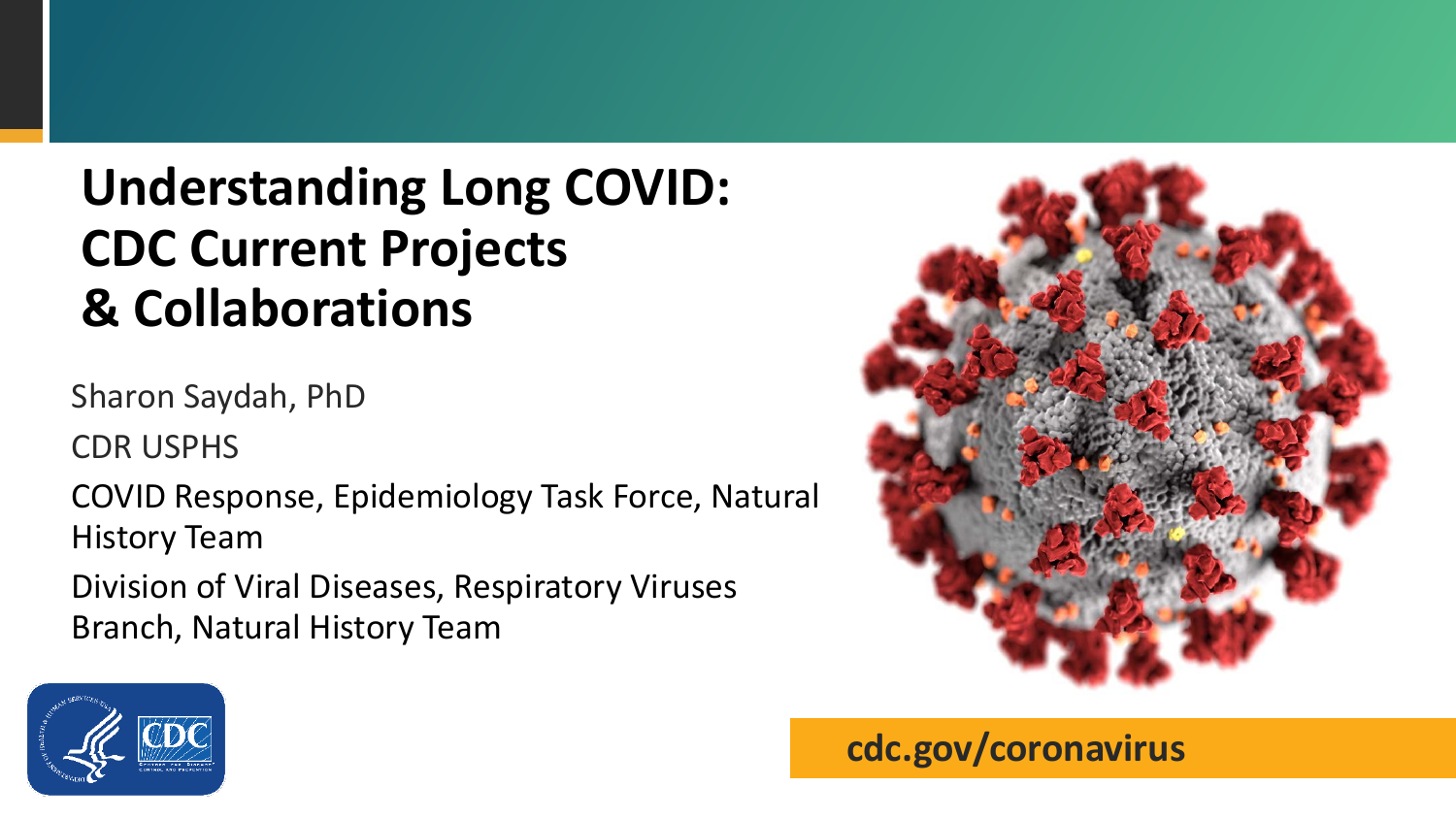# **Overview of CDC's work to understand Long COVID-19**

**CDC has invested \$46 million to understand the long-term health effects of COVID-19**

**Examples of CDC's current work includes:**

- **1. Partnering with clinicians** to understand:
- Clinical needs for patients after acute infection
- Type and frequency of late symptoms
- Characteristics of persons most likely to experience late symptoms
- **2. Analyzing electronic health data including medical records, laboratory data and administrative claims data**
	- To rapidly describe health outcomes several months after COVID-19 diagnosis
	- **3. Establishing studies with external partners**
	- To understand the duration of COVID-19 illness, and risks for complications.



III.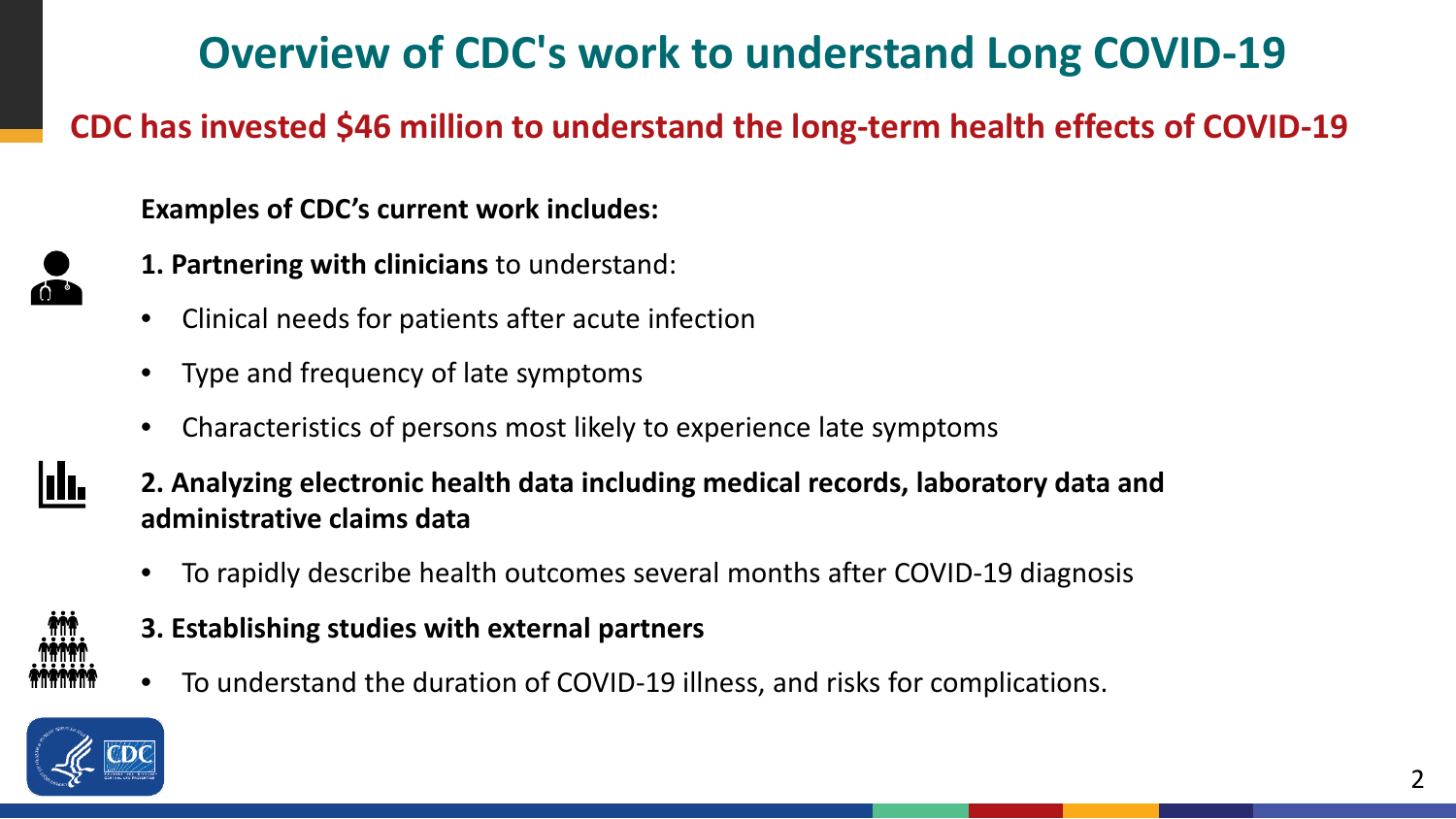# **Research Questions**

- What are the clinical symptoms or signs associated with prolonged illness or new persistent symptoms following SARS-CoV-2 infection?
- How often are symptoms caused by acute infection?
- In patients with persistent symptoms and without other medical explanations, do the symptom profiles match ME/CFS symptom profiles?
- What factors increase the risk of long-term symptoms?
- What is the extent of long-term symptoms in the population?
- What are the mechanisms of viral infection leading to symptoms of potential long term organ damage?

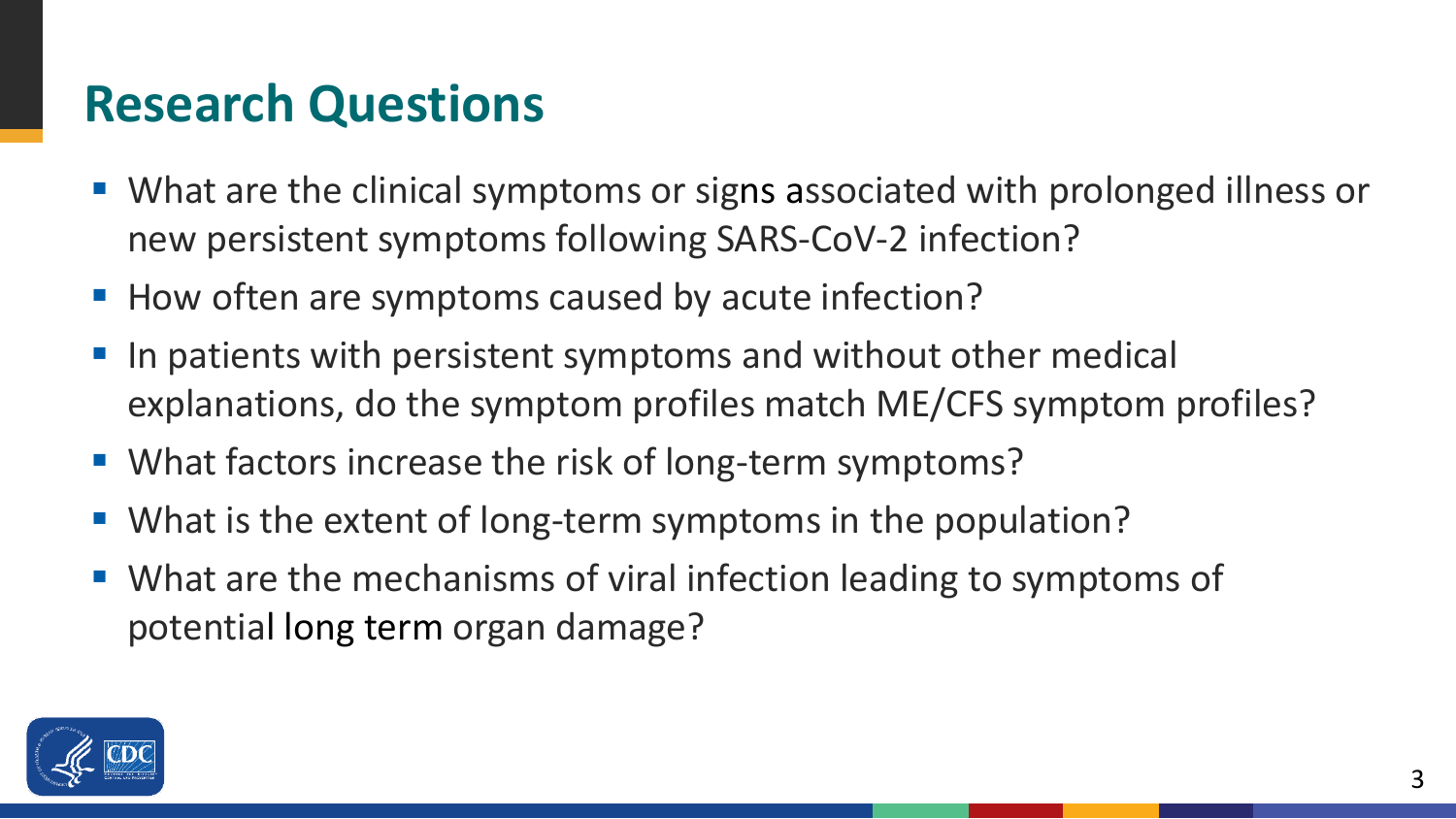# **Approach**

- Enroll cohorts of patients with and without SARS-CoV-2 infection
- Assess baseline health of the participants
- Monitor participants over time and for multiple years
- Assess risk factors and outcomes of interest including:
	- Symptom profiles
	- Long-term immunologic response
	- Cardiovascular, respiratory, renal, neurological outcomes
	- Mental and physical functioning

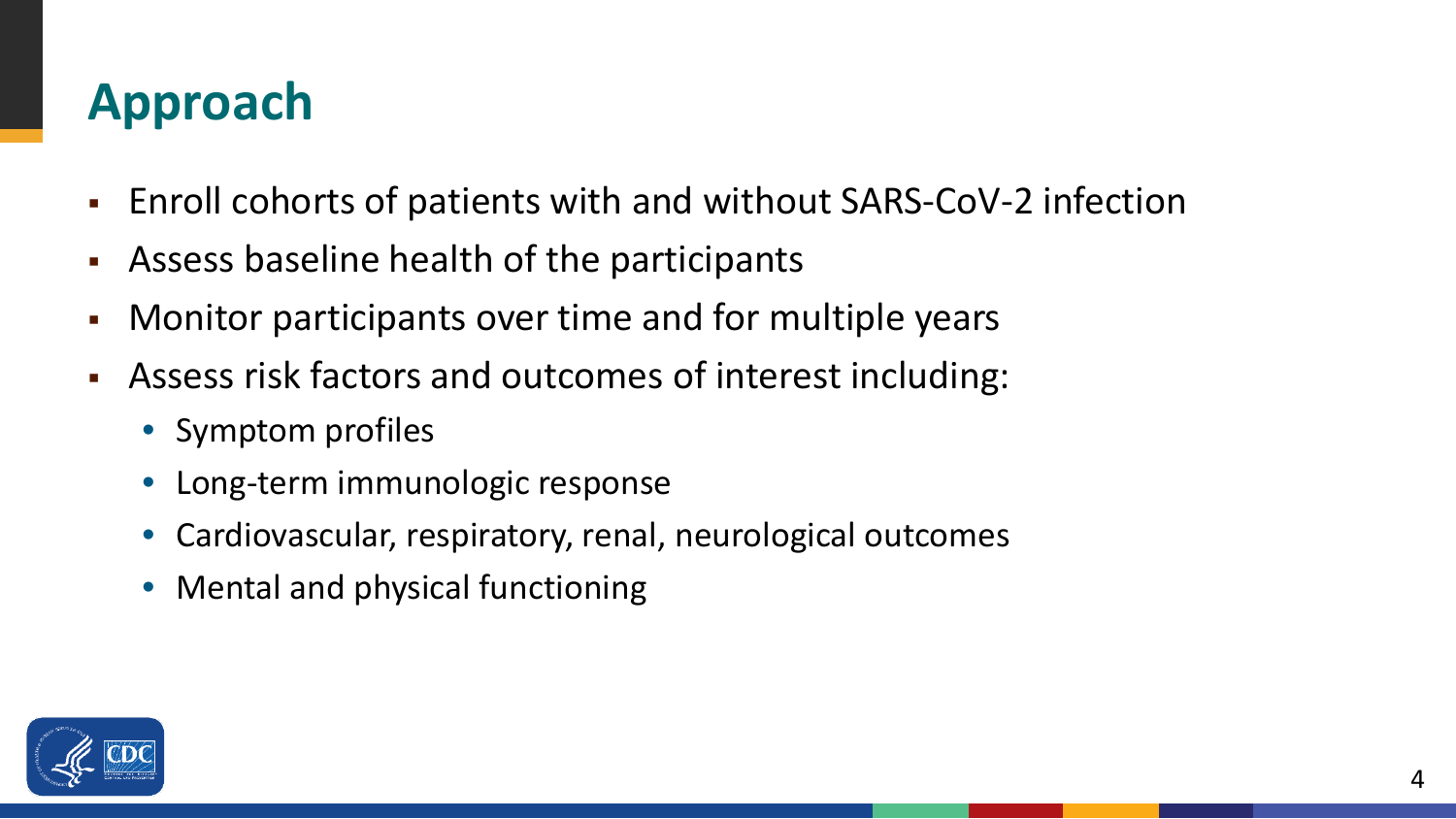# **Projects funded to assess natural history and outcomes of COVID-19**

**CDC issued three Broad Agency Announcements (BAAs) on this topic**

- **March 25, 2020**
- **June 24, 2020**
- **December 23, 2020**
- **Studies are designed to further understand:** 
	- Household transmission
	- Virus shedding
	- Immune response
	- Clinical course and complications
	- Long term outcomes

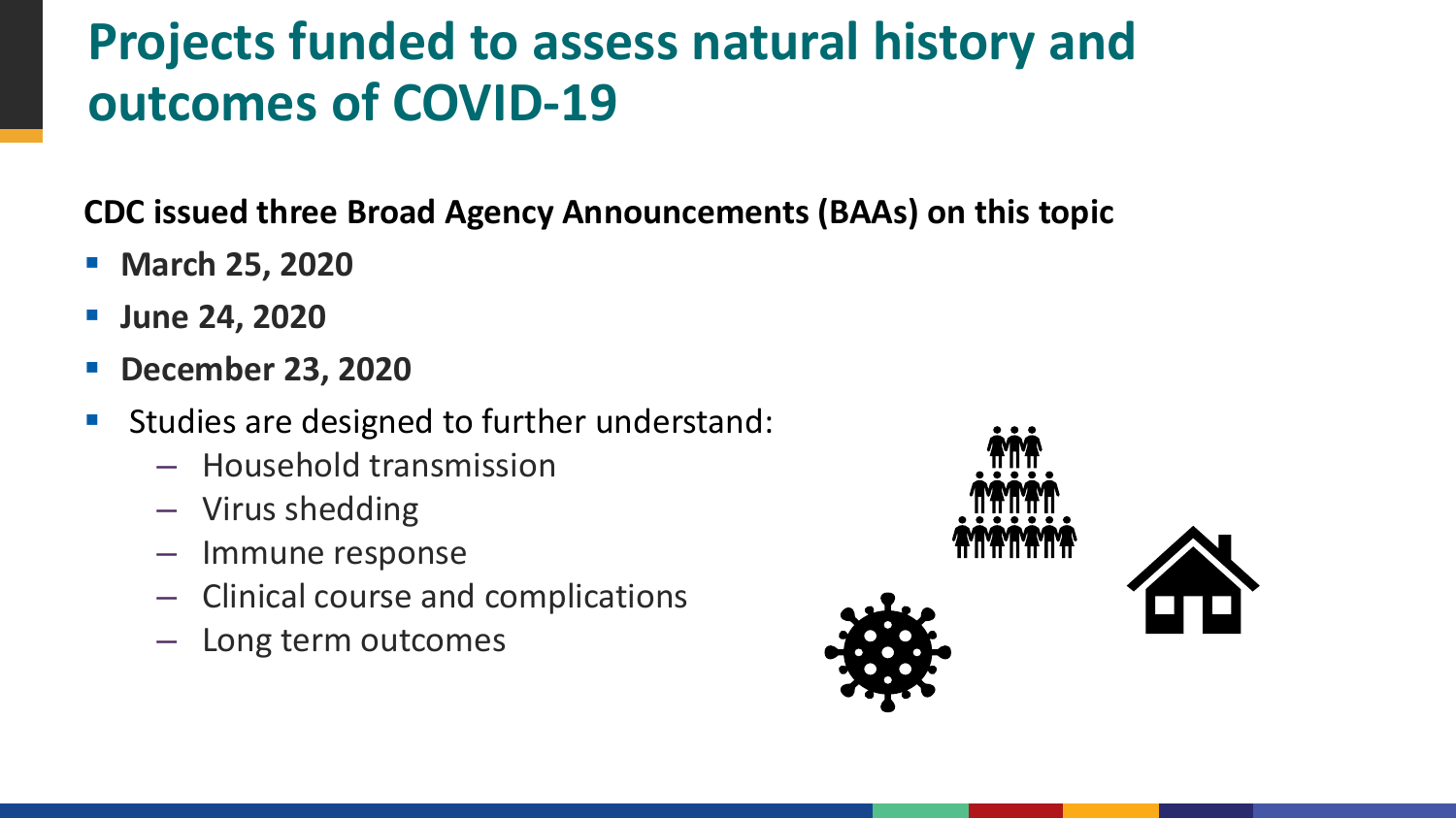# **Longitudinal Studies on Persistent Symptoms: COVID-Understanding the Post-Viral Phase (COVID-UPP)**

Objective:

• Describe the nature of persisting symptoms, their frequency, severity, and overlap with ME/CFS

Design:

- 4-year longitudinal study of post-acute COVID sequelae
- Participants who test positive for SARS-CoV-2 through their local health department or community health center, with persistent or resolved symptoms
- Phase 1: self-reported health assessed every 3 months
- Phase 2: physical examination on a subset of participants
- Comparison of individuals with persistent and resolved symptoms Partner: NOVA Southeastern

Status: Launching Spring 2021

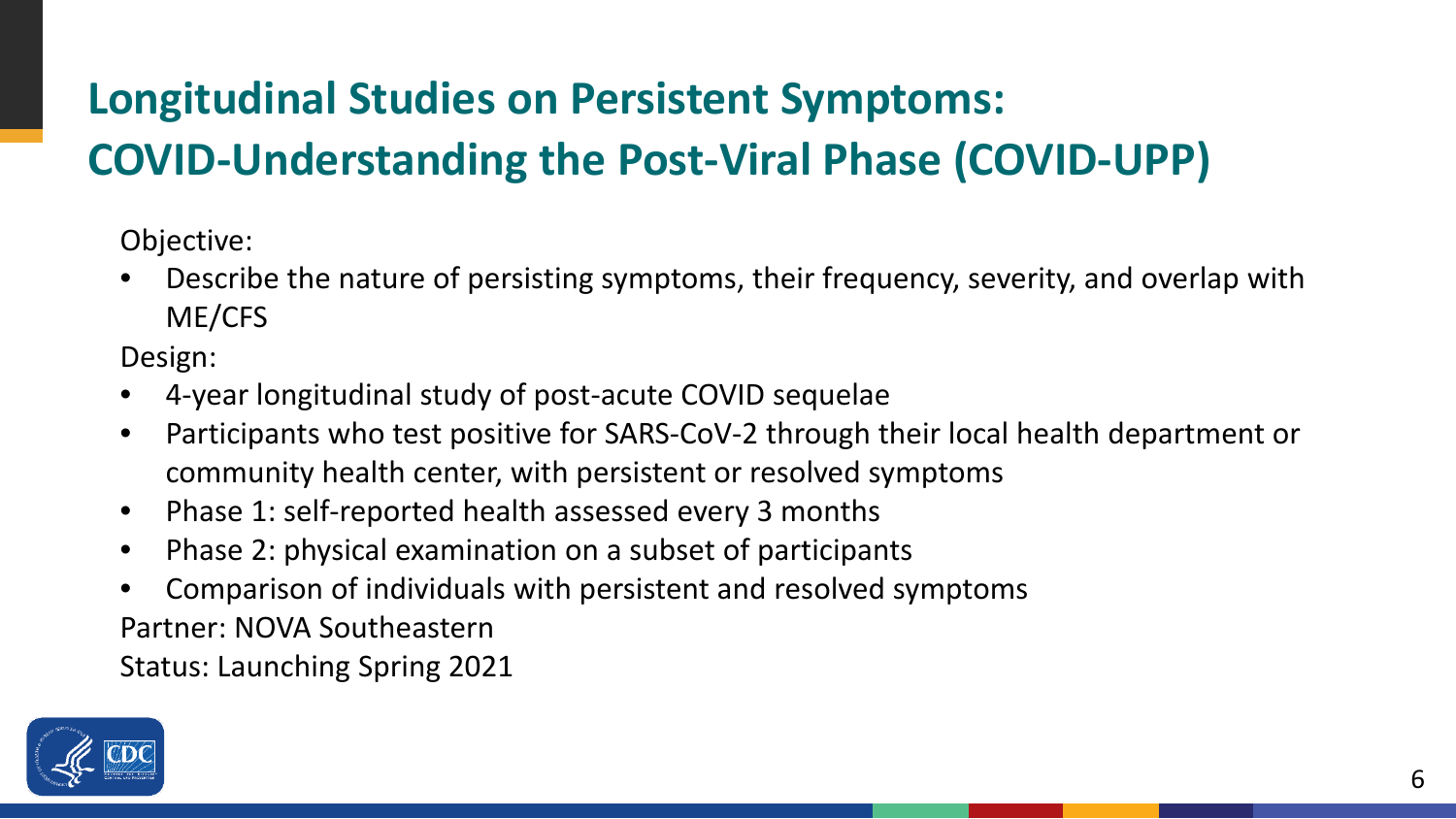# **Longitudinal Studies on Persistent Symptoms: I**nnovative **S**upport for **P**atients with SARS-CoV-2 **I**nfections **R**egistry**: INSPIRE Cohort**

Objective:

- Characterize clinical course, health care utilization, medications, clinical outcomes
	- Assess outcomes every 3 months and up to 18 months post SARS-CoV-2 test
	- Examine the associations between participants socio-demographic, clinical, and psychosocial characteristics with outcomes

Design:

**Longitudinal multi-center observational cohort of patients testing positive and negative for** SARS-CoV-2 to collect clinical and self-reported data, including ME/CFS common data elements

Partners: Rush University, University of Washington, Yale, UTHealth, UTSouthwestern, UCLA, UCSF, Jefferson Medical

Status: Currently enrolling



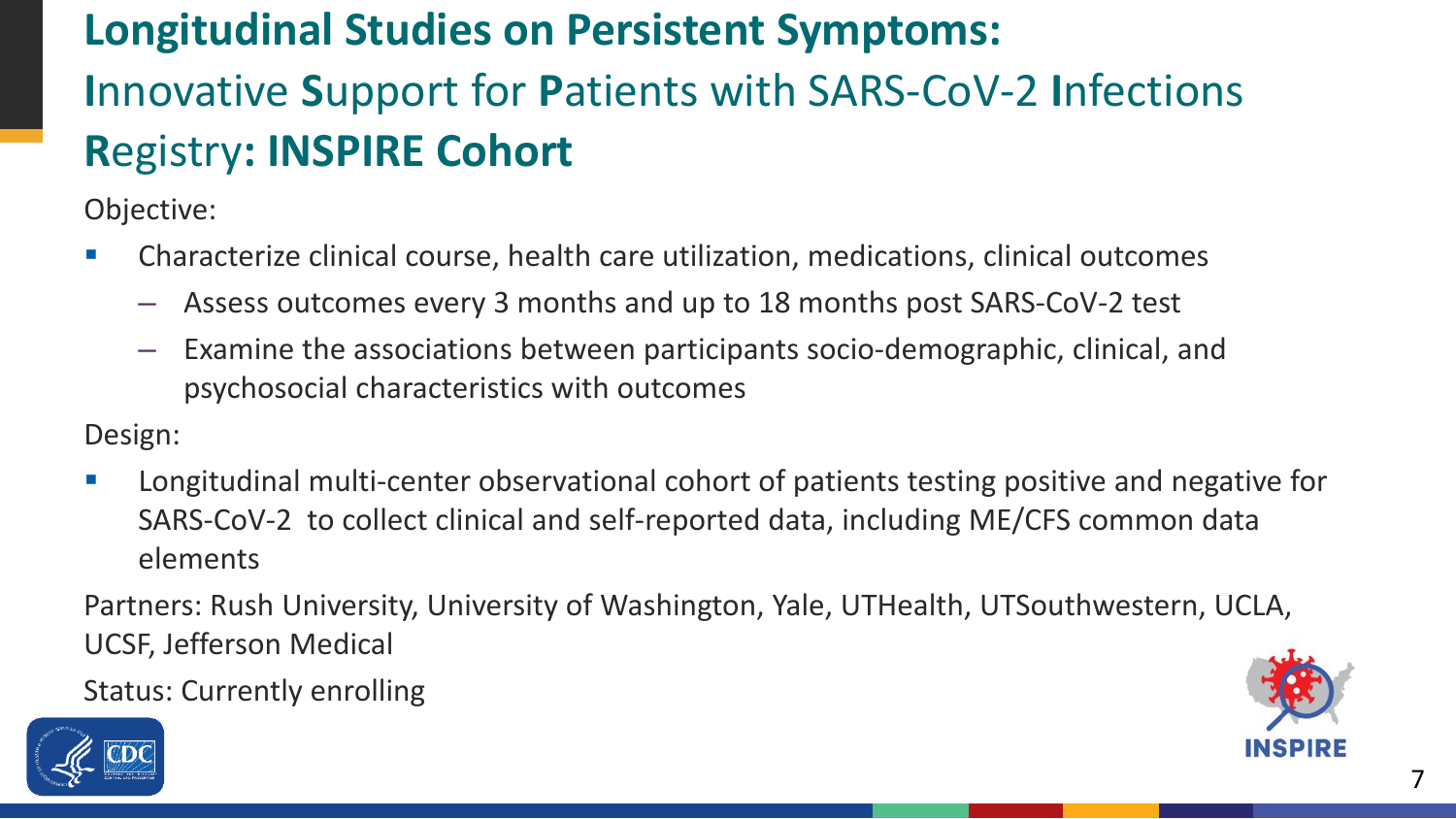# **Longitudinal Studies on Persistent Symptoms: Immune Response to SARS-CoV-2**

Objective:

- **Risk of morbidity and mortality in Louisiana**
- **Temporal comparison of viral shedding (multiple sites), cytokine production, sequencing,** antibody response
- **Long term complications**

Design:

- Enroll 500 participants from an inpatient cohort and 500 from a convalescent cohort
- **Laboratory studies to assess viral shedding and immunity following SARS-CoV-2 infection**
- **IDED 10** Identify risk factors for morbidity and mortality in this population included screening for ME/CFS symptoms with follow-up at 3, 6 and 12 months.

Partner: Tulane University

Status: On-going enrollment and follow-up

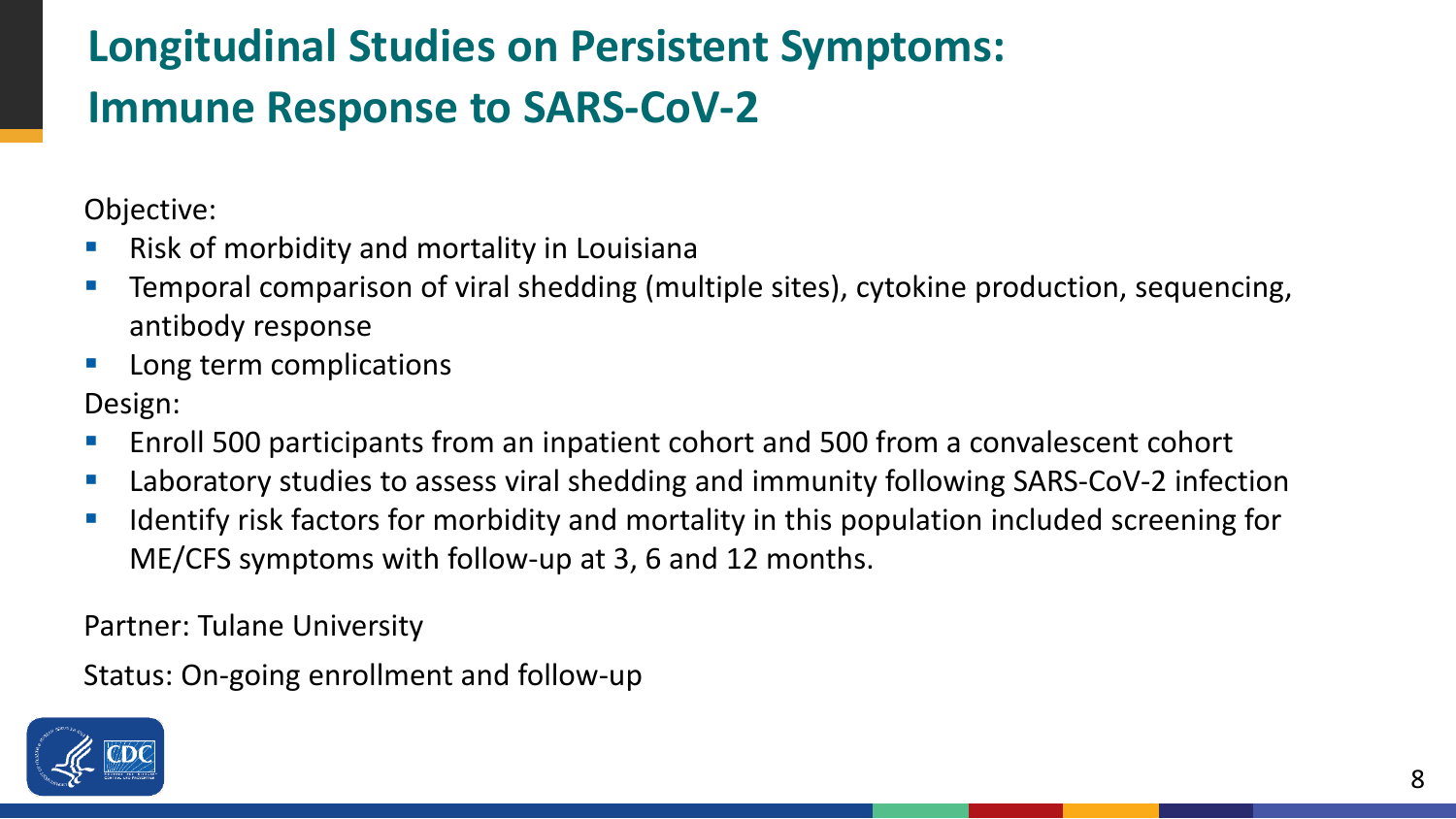# **Longitudinal Studies on Persistent Symptoms: COVID-19 within High-Risk American Indian Communities in the Southwest United States**

Objective:

- Determine the transmission dynamics within households
- Assess clinical complications, long-term sequelae and risk factors associated with sequelae
- Antibody persistence following infection Design:
- Enroll individuals from the Navajo and White Mountain Apache communities SARS-CoV-2 positive and their household members
- Follow for 12 months to assess household transmission of SARS-CoV-2 infection, development and duration of symptoms or complications, and the antibody response.
- Follow-up includes screening for ME/CFS symptoms

Partners: Johns Hopkins University Center for American Indian Health Status: Enrolling

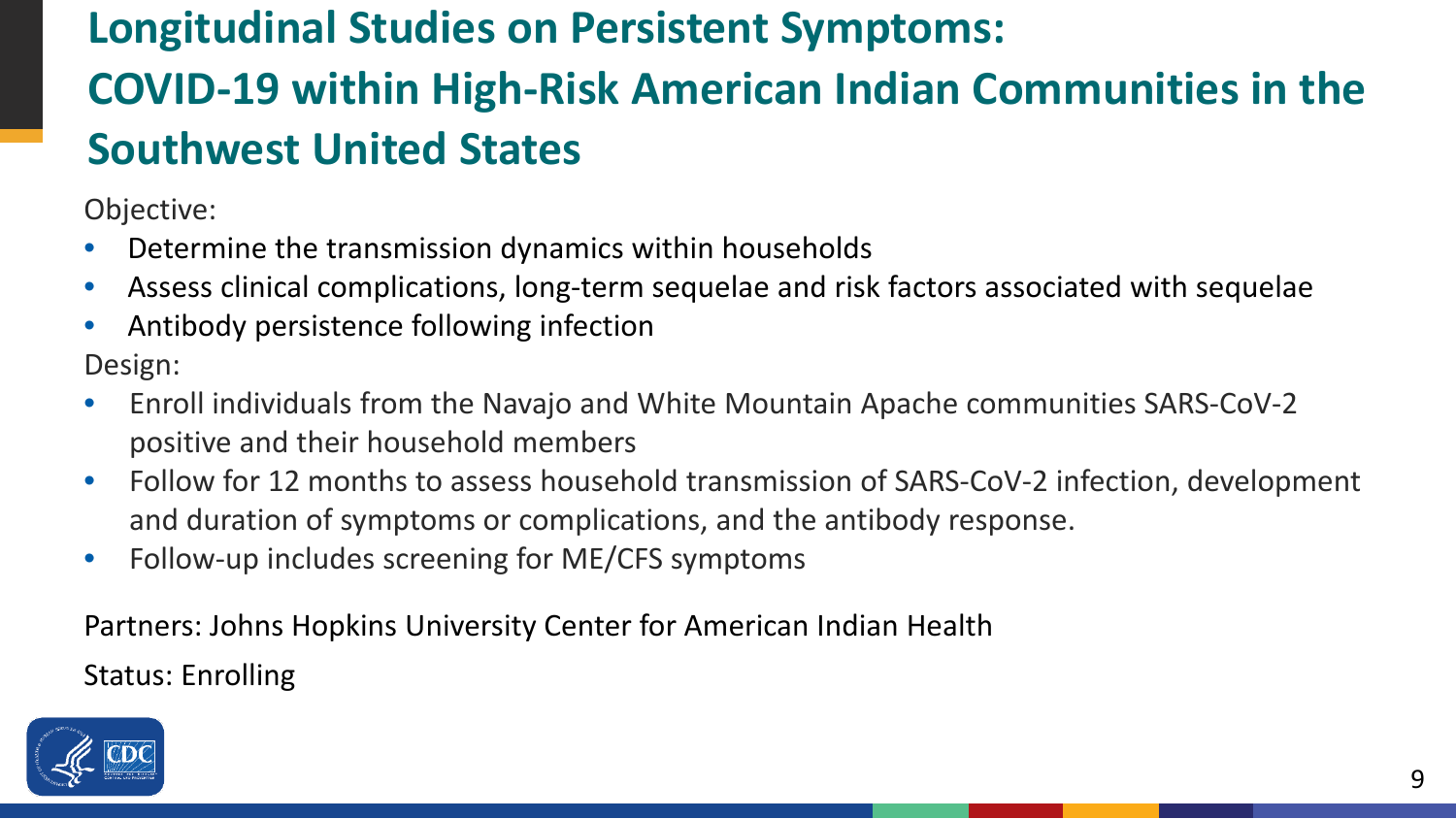#### **Population-level measures of Long COVID**

- **Provide estimates of extent of long-term impact** 
	- Incidence and prevalence of post-acute COVID conditions
	- ME/CFS diagnosis and association with COVID-19 illness
- **Understand the distribution in the population** 
	- Overall
	- By demographic characteristics including age, sex, race/ethnicity
	- By geographic differences
	- By socio-economic differences
	- By risk factors

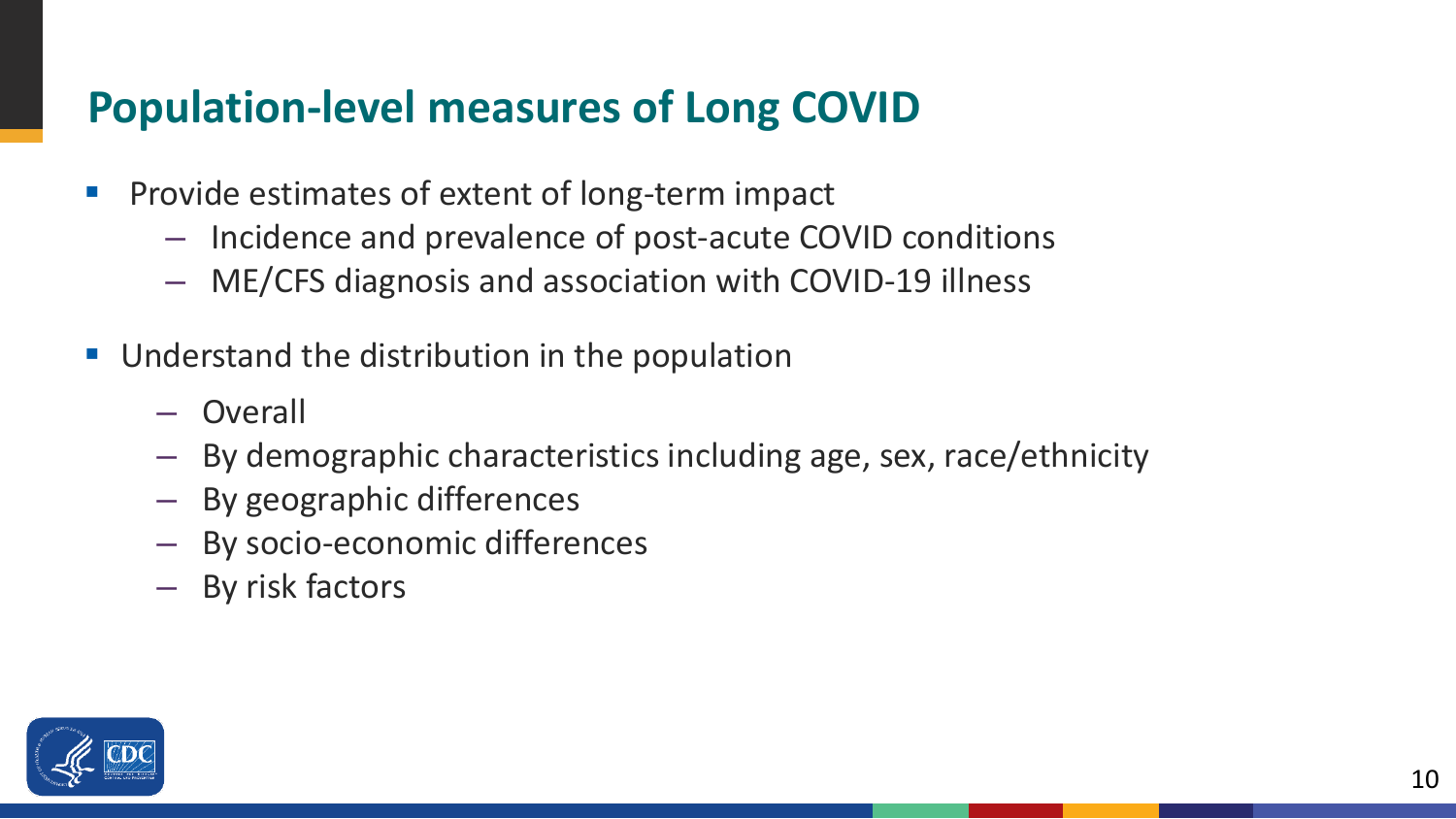### **Methods to measure Long COVID at the population-level**

**Use of federal health surveys to measure self-report of COVID-19 illness and ME/CFS**

- **National Health Interview Survey** 
	- Nationally representative of the noninstitutionalized U.S. population
- Behavioral Risk Factor Surveillance System
	- Provides state-based estimates

#### **Sentinel surveillance**

■ Establish detailed surveillance at specific sites throughout the country

#### **Electronic health records**

Analysis of diagnosis and health care utilization

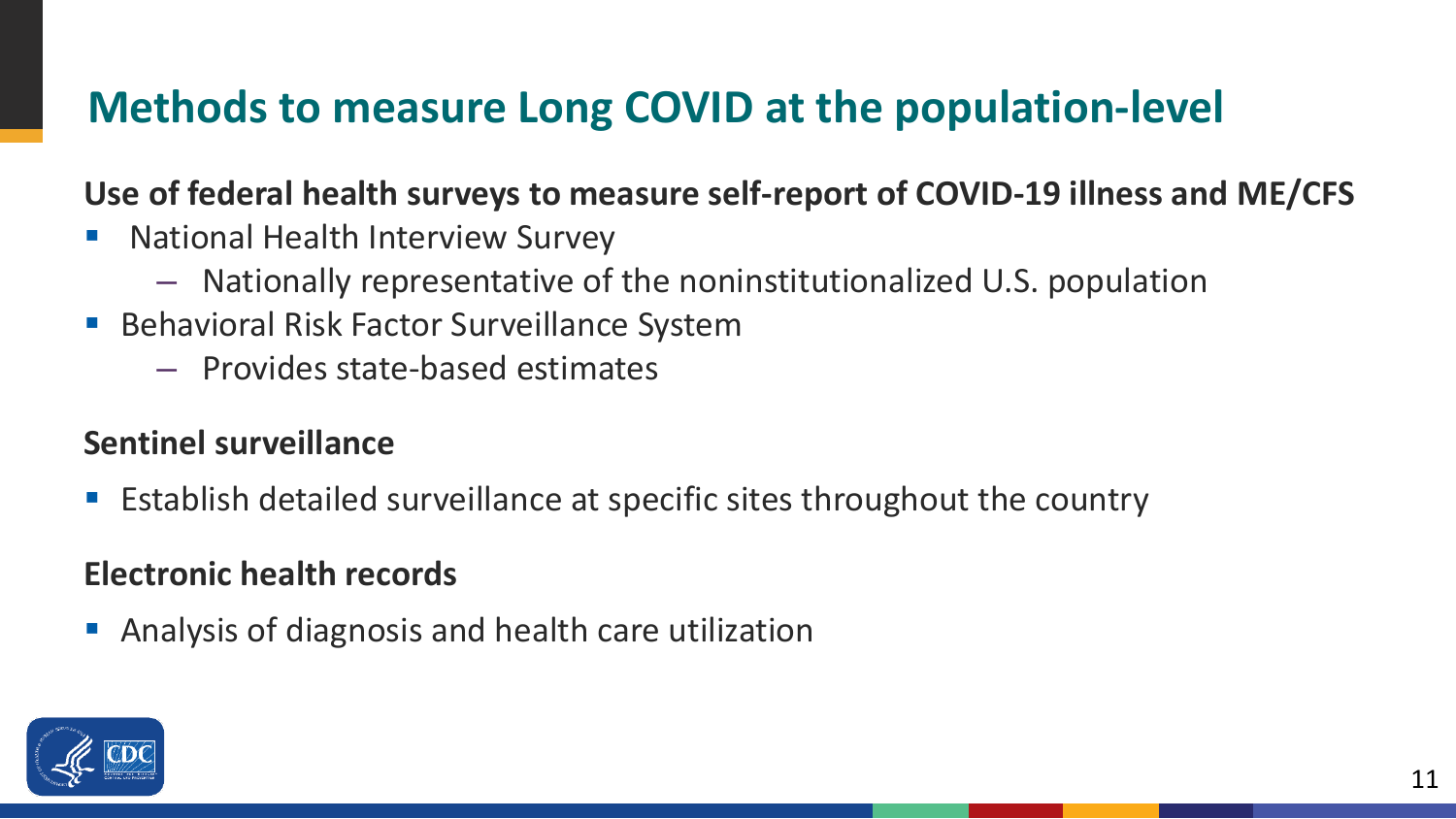# **Future directions**

- Ongoing research to characterize post COVID condition and understand how it relates to ME/CFS
	- Characterize risk factors and clinical course
	- Identify potential treatments
	- Address potential health inequities and diverse populations
- Surveillance to estimate:
	- Magnitude in the population including incidence and prevalence
	- Current and anticipated health care needs and utilization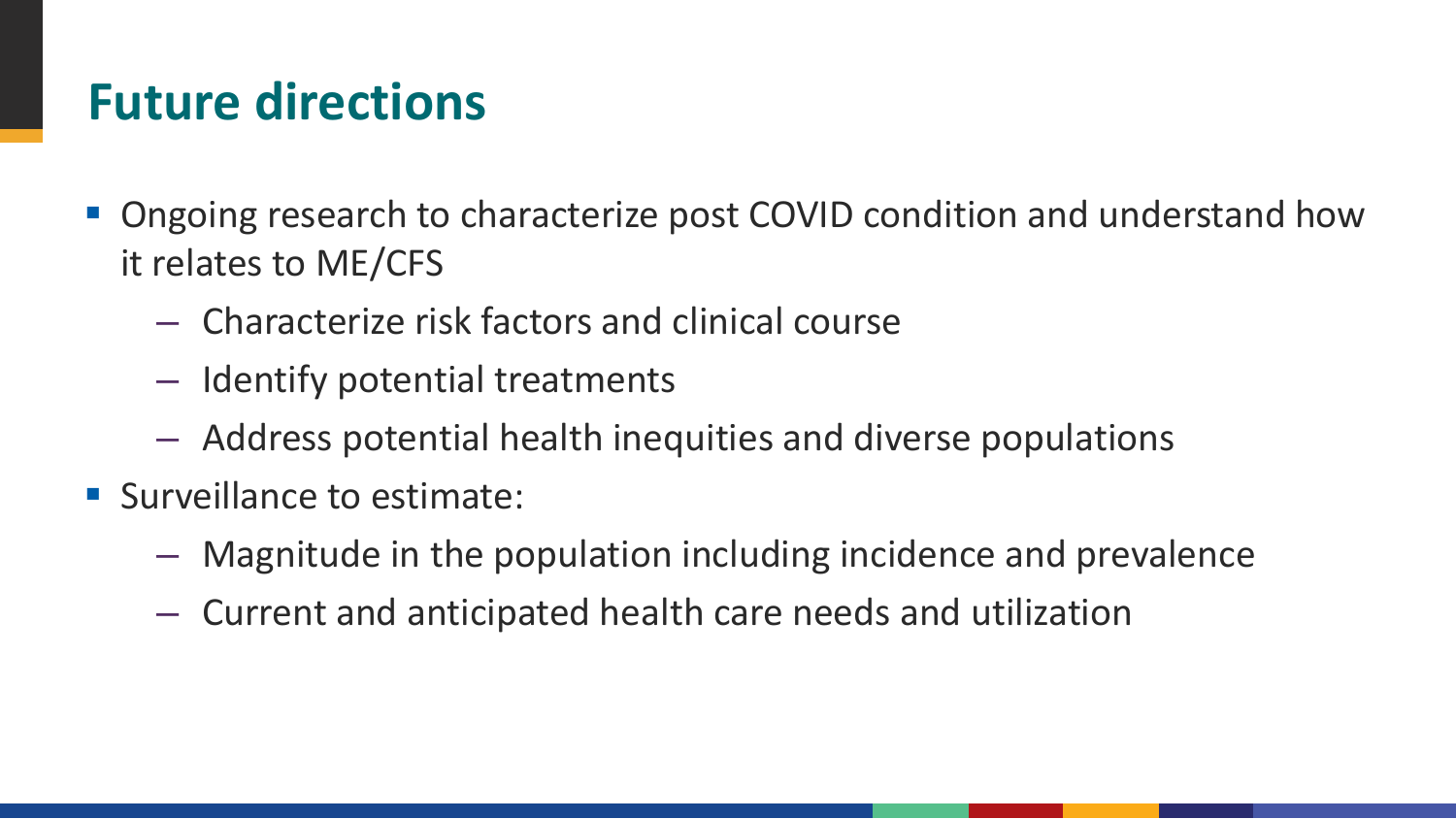# **Thank you**

**CDC COVID-19 Response Epidemiology Task Force , Natural History Team eocevent448@cdc.gov**